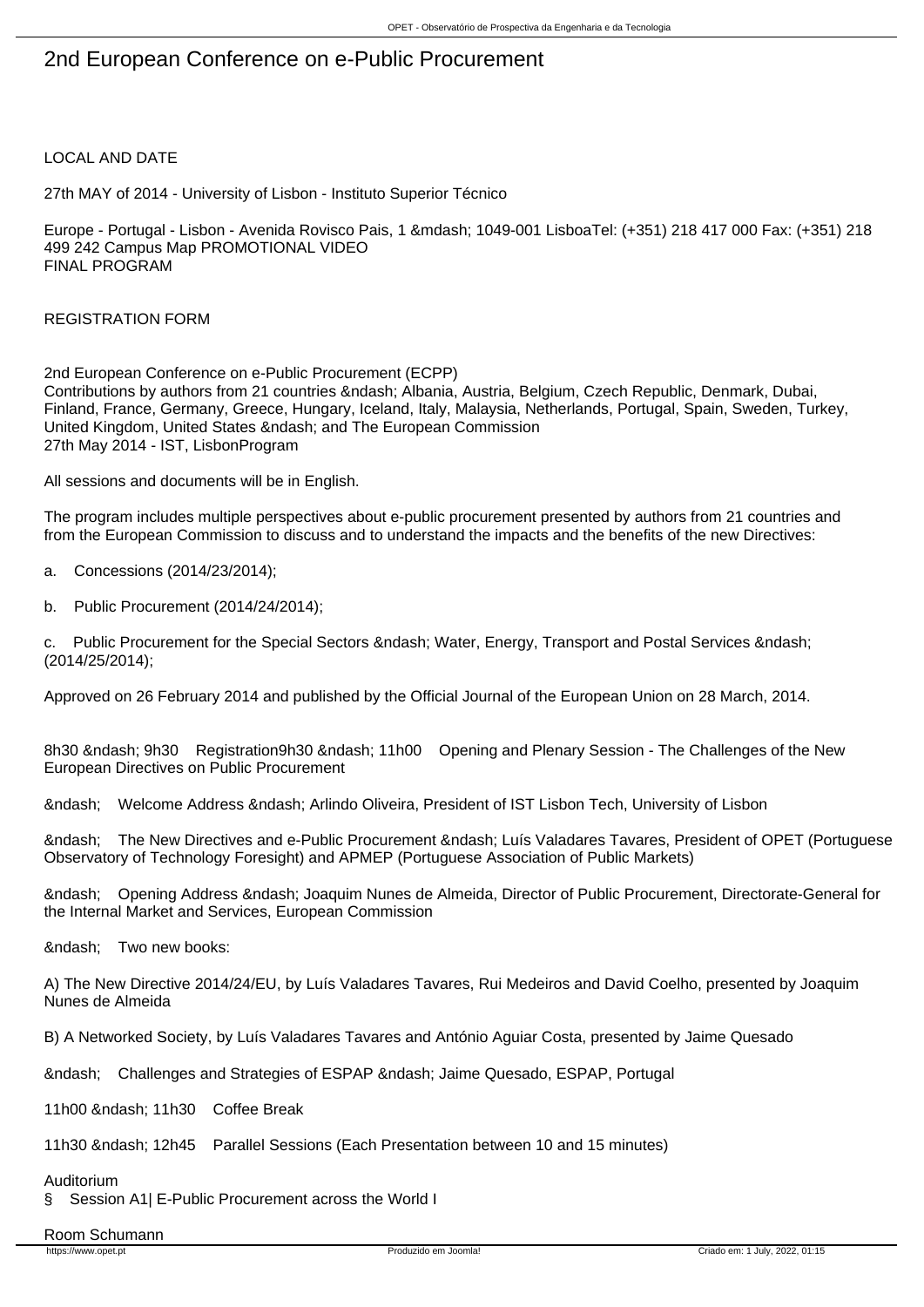§ Session A2| E-Public Procurement: Policies and Results

Room Monet

§ Session A3| International Cooperation

12h45 – 13h45 Light Lunch – offered to registered participants14h00 – 15h15 Plenary Session II – Interoperability and Advanced e-Platforms Chairman: Keith White-Hunt – Vice-President for Academic Affairs & Administration at University of Modern Sciences, Dubai; Fernando Silva – President of IMPIC (Instituto dos Mercados Públicos, do Imobiliário e da Construção, IP), Portugal

§ The Impacts of the New Directives on Electronic Public Procurement in Portugal – Isabel Rosa, IMPIC, Portugal

§ Policy and Implementation of e-Procurement - Kornelis Drijfhout, Ministry of Economic Affairs, CEN/BII, The **Netherlands** 

§ The New Advances of Vortal Platform – Miguel Sobral, Vice-President of Vortal, Portugal

- § The Perspective of e-Procurement by Pixelware Safwan Nassri, General Director of Pixelware, Spain
- § Creative Procurement Network Luís Marques Ferreira, EDP, Portugal

15h30 – 16h45 Parallel Sessions (Each Presentation between 10 and 15 minutes)

§ Auditorium Session B1| E-Platforms: Challenges and New Services

§ Room Schumann Session B2| E-Public Procurement across the World II

§ Room Monnet Session B3| The Perspectives of Central Purchasing Bodies I

16h45 – 17h15 Coffee Break

17h15 – 18h30

Parallel Sessions (Each Presentation between 10 and 15 minutes)

§ Auditorium Session C1| E-Procurement in Health

§ Room Schumann Session C2| Technologies, BIM, and Supply Chains

§ Room Monnet Session C3| Multicriteria Evaluation and Performance Based Contracting

18h30 – 19h45 Plenary III – Closing and Plenary Session

Chairman: Luís Valadares Tavares – Lisbon Tech, University of Lisbon, OPET and APMEP, Portugal

The Impact of Mandatory Public e-Procurement on CPBs: the Italian Experiences and Perspectives & ndash; Stefano Tremolanti, Director of Public Procurement Division, Consip, Italy

§ Technology for Public Procurement & ndash; the next ten years & ndash; Peter Smith, Procurement Excellence, UK § The Road Ahead – Gustavo Piga, Professor at University of Rome " Tor Vergata", Itay

§ Final Perspectives on e-Public Procurement in the European Union – Nikita Stampa, Head of Economic analysis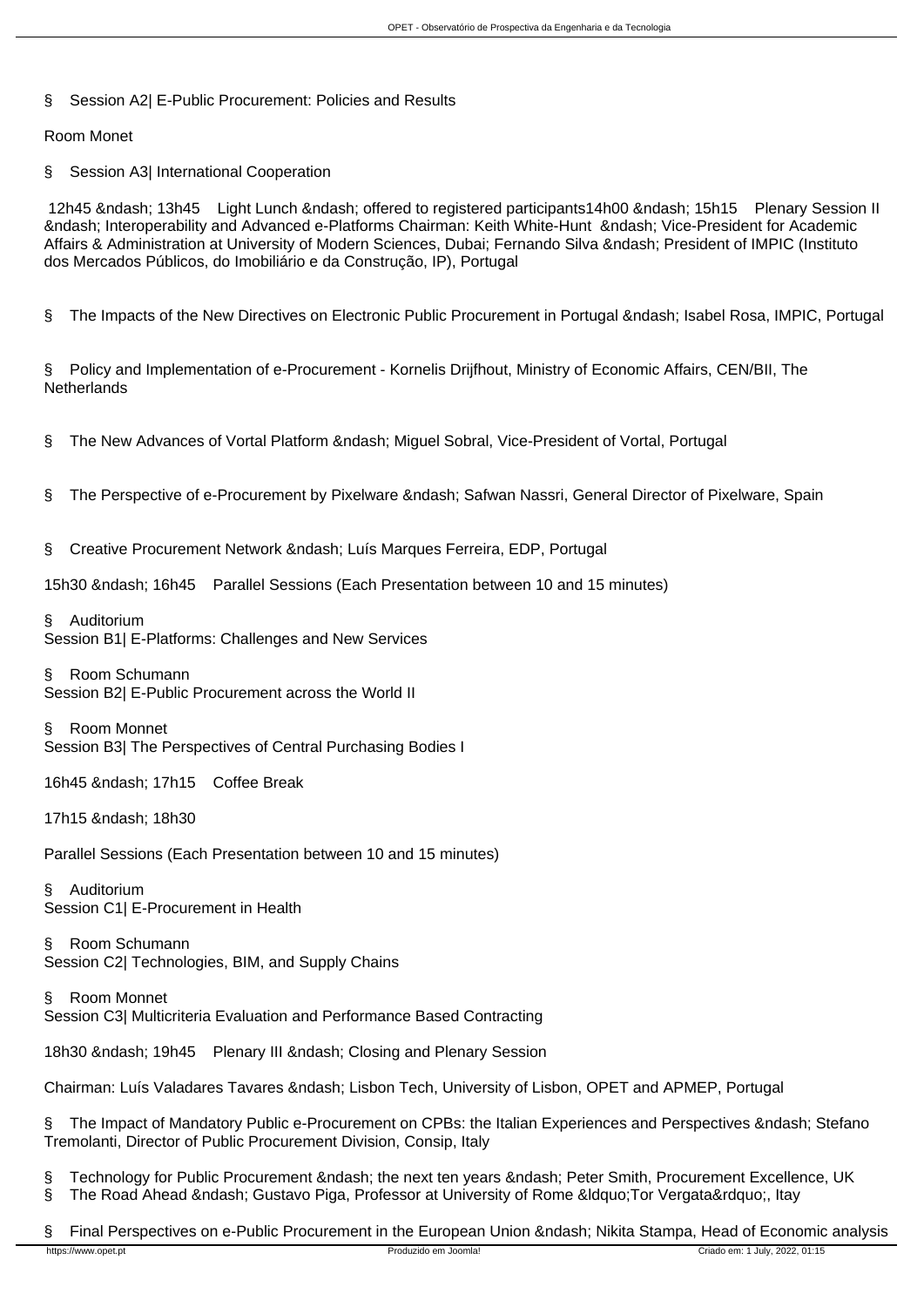and e-Procurement Unit at the DG Internal Market and Services, European Commission

§ Closing Address &ndash: Guilherme d&rsquo:Oliveira Martins, President of EUROSAI - European Organisation of Supreme Audit Institutions

Parallel Sessions

Session A1E-Public Procurement across the World I Chairmen:

Carmen Noguero – Ministerio de Hacienda y Administraciones Públicas, Spain and Pedro Maia – University of Lisbon, Portugal

- 11h30 Carsten Prokop, Vergabe24, Germany
- § E-public procurement In Germany
- 11h45 Christof Impens, Vlaamse Overheid, Belgium
- § A new source of juridical questions

12h00 Pedro Telles, Bangor University, UK § e-Public Procurement in UK

12h15 Francisco Valero Bonilla, Ingesa, Spain § The Perspective of Central Purchasing Body INGESA

12h30 DISCUSSION

Session A2E-Public Procurement: Policies and Results Chairmen:

Tunde Tatrai – Corvinus University of Budapest, Hungary and António Costa – University of Lisbon, Portugal

11h30 Ivana PetYíková, NAR, Czech Republic

§ Municipalities and eAuctions

- 11h45 Johan Van Steelandt, Vlaamse Overheid, Belgium
- § Measuring and reporting on e-Public Procurement in Flanders

12h00 Manuel Caño, Nexus IT, Spain § IT value delivery on public procurement

12h15 Bernardo Nicoletti, Università di Roma Tor Vergata, Italy § A Lean Approach to e-Procurement

12h30 DISCUSSION

Session A3

 International Cooperation Chairmen: Sara Castelo &ndash: TeSera de HoSpitalidad, Spain and Luís Valadares Tavares &ndash: Lisbon Tech, University of Lisbon, OPET and APMEP, Portugal

11h30 Adam Matthews, UK BIM Task Group, UK § "Introducing BIM to European Public Works: Simple, Cost Efficient and Competitive"

11h45 Danny Vandenbroucke, KU Leuven, Glenn Vancauwenberghe, KU Leuven, Francesco Pignatelli, European Commission, Paul Smits, European Commission, Belgium

§ European Union Location Framework (EULF): Towards guidelines for e-Procurement of Location Information and Location Based Services

12h00 Carmen Ciciriello, OpenPEPPOL, Belgium

§ E-Procurement in Europe: from standardization to implementation and funding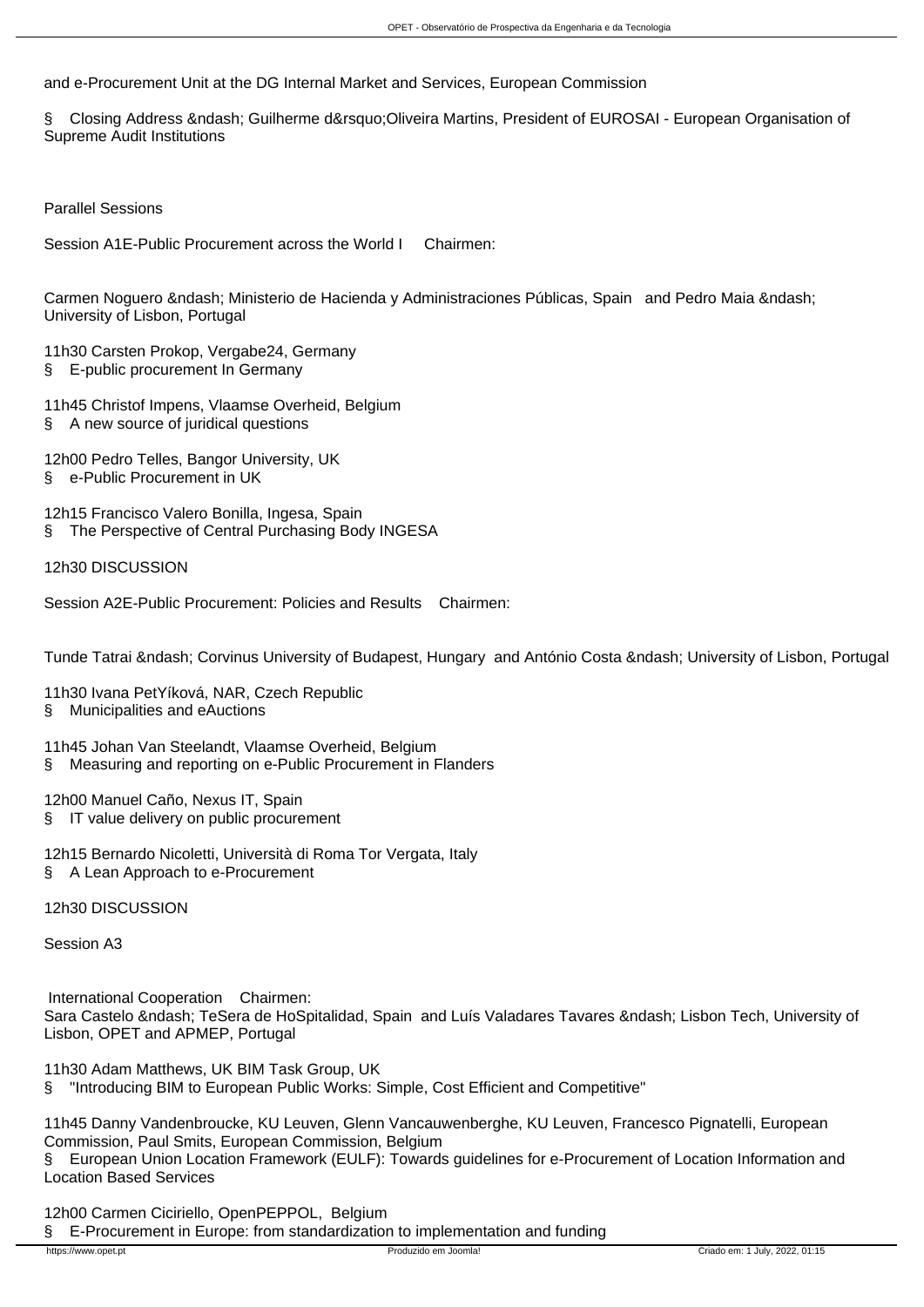12h15 Jan Siderius, EUPLAT – European Association of Public eTendering Platform Providers, Belgium § The Strategic Development of e-Platforms in Europe

12h30 DISCUSSION

Session B1E-Public Procurement across the World II

Chairmen:

Bernardo Nicolletti – Università di Roma Tor Vergata, Italy and José Antunes Ferreira – University of Lisbon, Portugal

15h30 Luca Mastrogregori, Consip, Italy § E-Public Procurement in Italy

15h45 Eric Prier, Florida Atlantic University, Clifford Mccue, Florida Atlantic University, USA § The Impact of e-Public Procurement in US and Canada

16h00 Gjergji Moçka, Public Procurement Agency, Reida Kashta, Public Procurement Agency, Albania § Changing paper work to e-public procurement: Albanian Case

16h15 Carmen Noguero, Ministerio de Hacienda y Administraciones Públicas, Spain § E-Public Procurement and the rationalization of Public Procurement in Spain 16h30 DISCUSSION

Session B2

E-Platforms: Policies and Results II

Chairmen:

Adam Matthews – UK BIM Task Group, UK and Manuel Caño – Nexus IT, Spain

15h30 Ricardo Spínola, CISED, José Antunes Ferreira, Universidade de Lisboa, Portugal § Electronic management of qualification systems

15h45 Tünde Tátrai, Corvinus University of Budapest, Gábor Dudás, University of Szeged, Hungary § Why bidders do not have to fear electronic public procurement?

16h00 Amílcar Arantes, University of Lisbon, António Costa, University of Lisbon, Luís Valadares Tavares, University of Lisbon, Portugal

§ The impact of mandatory e-public procurement in Portuguese SMEs: An empirical study

16h15 Natascha Rossner, GS1, France

§ The Developments of e-Public Procurement in France

16h30 DISCUSSION

Session B3The Perspectives of Central Purchasing Bodies I Chairmen:

Angela Russo – CONSIP, Italy and Luís Valadares Tavares – Lisbon Tech, University of Lisbon, OPET and APMEP, Portugal

15h30 Contributions from:

§ Austria, Iceland, Italy, Spain and Sweden

Major Topics:

1. What are the 10 major suggestions proposed by CPBs to the European Member States about the process of

transposition of the new directives?

2. How can CPBs contribute to such process?

Session C1E-Procurement in Health Chairman:

Luís Valadares Tavares – Lisbon Tech, University of Lisbon Portugal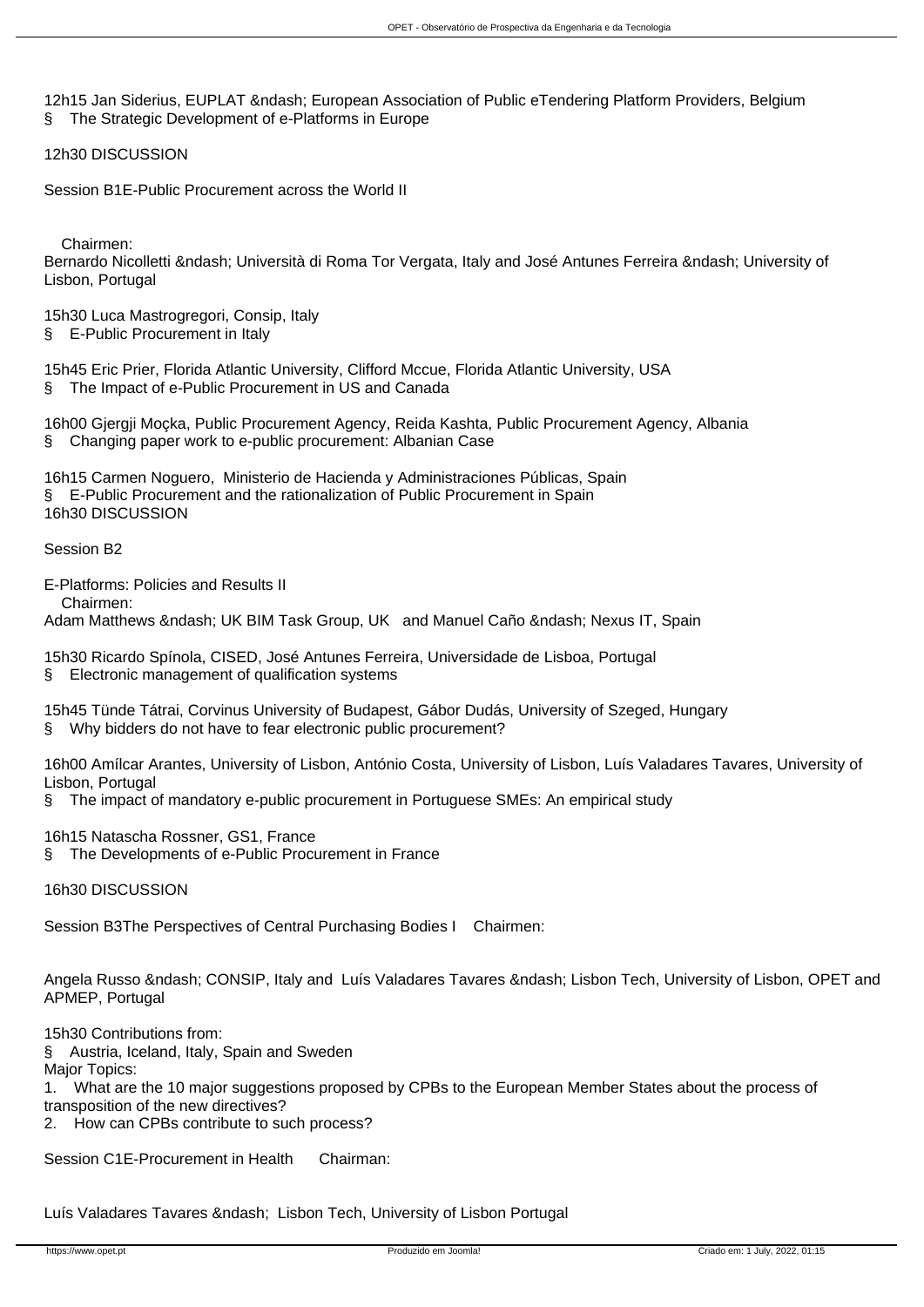17h15 Pedro Maia, University of Lisbon, Luís Valadares Tavares, University of Lisbon, Portugal § Innovation in Procurement of Health Services

17h30 Sara Castelo, TeSera de HoSpitalidad, Spain § Recent Developments in Public Procurement of Medicines and Health Products: The Central Purchasing Trend

17h45 Rui Patrício, Digitalflow, Portugal § Innovation Partnerships: A Decision Support System for R&D Public Procurement

18h00 Hafidz Zehnun, Commerce Dot Com Sdn Bhd, Malaysia (presented by Pedro Maia, University of Lisbon, Portugal) § A Malaysian ICT Success Story

18h15 DISCUSSIONSession C2

Technologies, BIM, and Supply Chains

Chairmen:

Danny Vandenbrouche &ndash: KU Leuven, Belgium and Amílcar Arantes &ndash: Lisbon Tech, University of Lisbon, Portugal

17h15 Pedro Leite, ANOGOV, Portugal

§ Interoperability and the European Ecosystem

17h30 Keith White-Hunt, University of Modern Sciences, Tie Xu, University of Modern Sciences , Dubai § E-procurement Implementation in the Public Sector: Challenges in Supply Chain Integration Mechanisms

17h45 Francisco Regateiro, Universidade de Lisboa, Ricardo Spínola, CISED, Portugal

§ Challenges of Building Information Modeling (BIM) in Portuguese public works contracts

18h00 Souheil Soubra, CSTB & ndash; Centre Scientifique et Technique du Bâtiment, France § BIM deployment in France – Advances and bottlenecks

18h15 DISCUSSION

Session C3Multicriteria Evaluation and Performance Based Contracting

Chairmen:

Christof Impens – Vlaamse Overheid, Belgium and José Antunes Ferreira – University of Lisbon, Portugal

17h15 António Costa, University of Lisbon, Amílcar Arantes, University of Lisbon, António Grilo, University of Lisbon, **Portugal** 

§ How public contractors are evaluating tenders? Criteria and factors considered in the construction industry

17h30 Martin Nielson, Kammeradvokaten Advokatfirmaet Poul Schmith, Denmark

§ Legal and economic implications of multi-criteria evaluation models in public tenders

17h45 Pedro Maia, Universidade de Lisboa, Luís Valadares Tavares, Universidade de Lisboa, Portugal § Performance-Based Public Procurement and the New Public Procurement Directives

18h00 Ricardo Spínola, CISED, José Antunes Ferreira, Universidade de Lisboa, Portugal § Post-award electronic contract management in framework agreements and contracts based on framework agreements

18h15 DISCUSSION

# Location

This conference will take place in the Conference Centre of IST Lisbon, Instituto Superior Técnico, University of Lisbon – Avenida Rovisco Pais, 1 – 1049-001, Portugal, within the Civil Engineering building.

Instituto Superior Técnico (IST) – Alameda Campus (information extracted from www.ist.utl.pt)

This University Campus was built on 1937 and it is one of the best examples of architecture inspired by &Idquo;art nouveau" in Portugal.

It is located in central Lisbon and served by an excellent public transportation network. This area is full of hotels, culture,